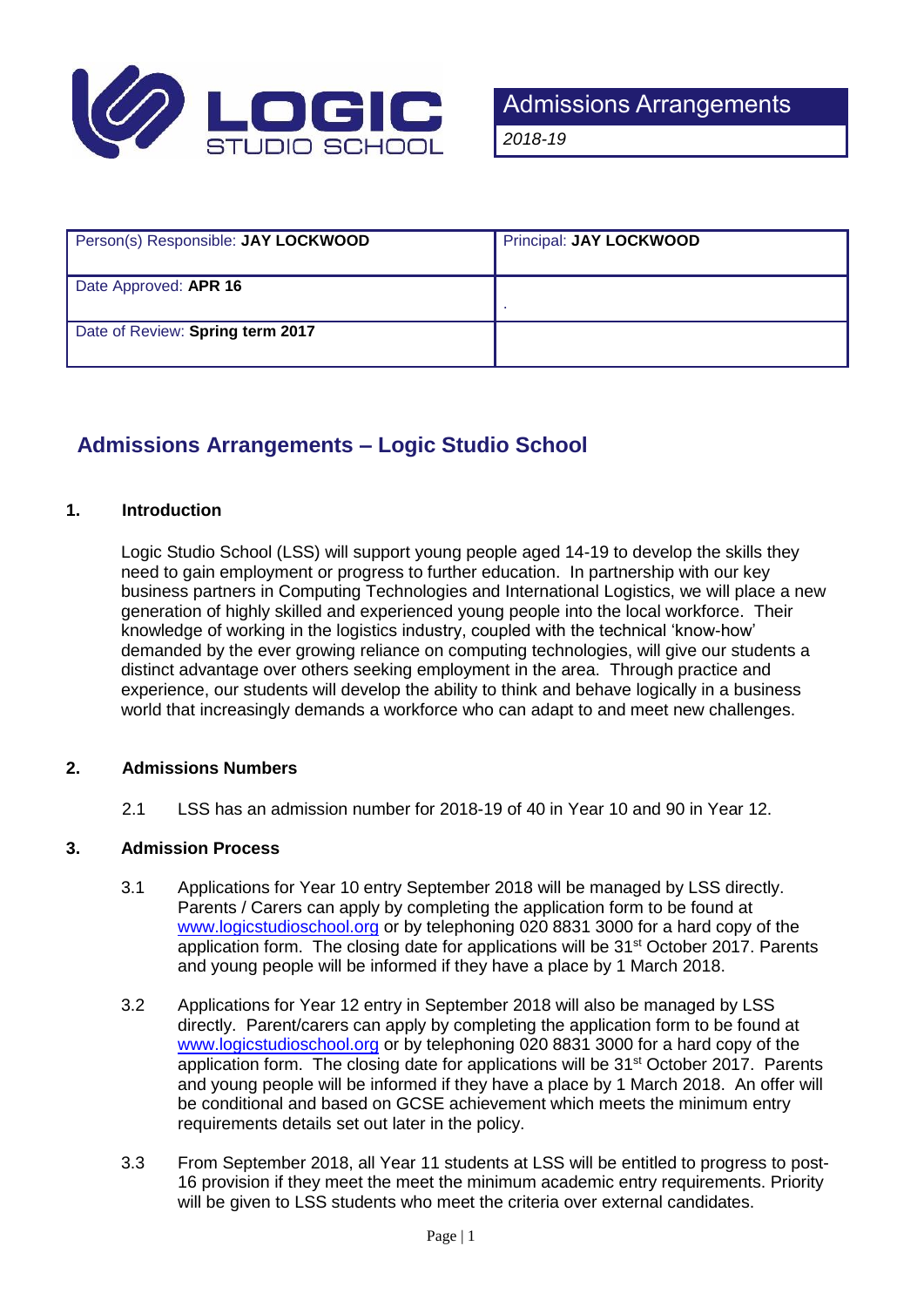

3.4 Details of progression criteria at Post-16 will be published in the annual prospectus. Both internal and external students wishing to enter Post-16 provision at the school will be expected to have met the same minimum entry requirements.

# **4. Education Health and Care Plans (EHCPs)**

Young people with an Education Health and Care Plan that name LSS as an appropriate school will be allocated a place if their needs can be met.

# **5. Applicants for Post-16 (Year 12) places**

Both internal and external students wishing to enter LSS Post 16 provision will be expected to have met the minimum entry requirements as outlined below:

- For Level 3 programmes, including A level qualifications the minimum qualifications required are at least five GCSEs at grade A\*-C including English and Mathematics. Some courses will require specific GCSE subjects to be achieved at least at grade B or numerical equivalent.
- For Level 3 programmes, not including A level qualifications, the minimum qualifications required are at least 5 GCSEs A\*-C including English and Maths. One of Maths or English may be at Grade D but no lower.
- Details of specific GCSE attainment for particular courses is available on the LSS website.

# Late Applications

It is important that the application form is returned by the closing date of 31<sup>st</sup>October 2017, submitting a late application reduces your chances of an offer of a place at Logic Studio School.

# **6. Over subscription criteria for Year 10 and 12 Applicants**

When the number of applications is greater than the published admissions number, and after the admission of students with an Education Health and Care Plan which names LSS, places will be allocated using the following admission criteria in order of priority:

# *Priority One: Looked After Children and Previously Looked After Children*

Children in Public Care, (Looked after Children and previously looked after young children), will be given highest priority for admission to the school. Looked after children are children who are in the care of the local authority or provided with accommodation by a local authority in the exercise of their social services functions (see the definition in Section 22(1) of the Children Act 1989).

Priority is also given under this criterion for looked after children who ceased to be so because they:

i. Were adopted under Section 46 of the Adoption and Children Act 2002

ii. Became subject to a child arrangements order under Section 8 of the Children Act 1989, as amended by S12 of the Children and Families Act 2014. Child arrangements orders replace residence orders, and any residence order in force prior to 22 April 2014, is deemed to be a child arrangement order, which settles the arrangements to be made as to the person with whom a child is to live;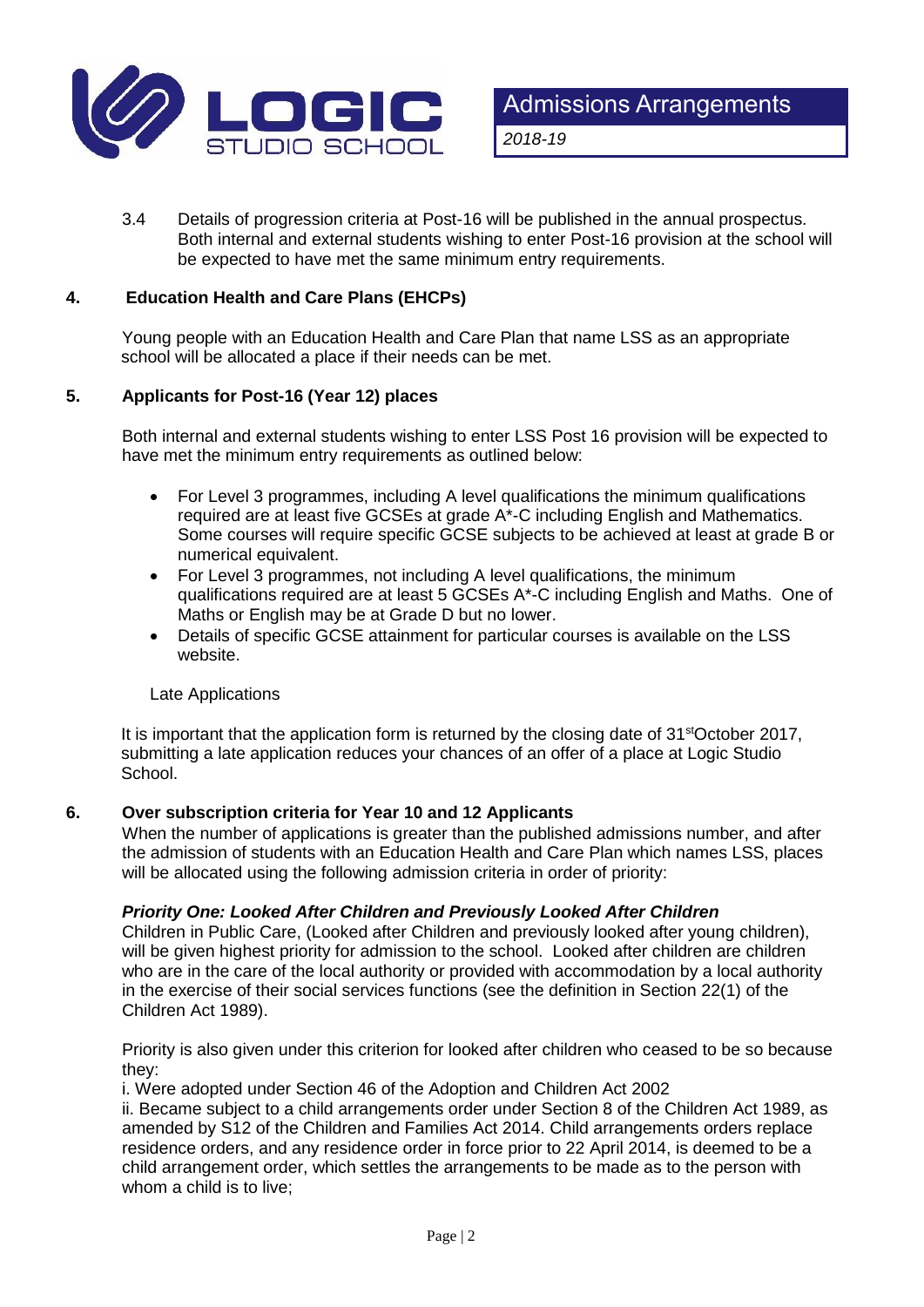

iii. Became subject to a special guardianship order under Section 14A of the Children Act 1989, which is an order appointing one or more individuals to be a child's special guardian(s) You must complete the appropriate section on the Common Application Form (CAF) and provide a letter and/or documentary evidence from the child's social worker or other relevant professional.

Consideration will not be given to this criterion unless the appropriate supporting documentation is provided at the time of application. Please note that adopted children must be looked after by an English or Welsh Local Authority.

# *Priority Two:*

Students from the Secondary School in the MAT ie Springwest Academy.

# *Priority Three:*

Students with Medical or Social Needs.

Applicants whose child's medical or social circumstances require attendance at LSS rather than any other schools. Parents need to attach a supporting statement from a suitable professional such as a consultant or social worker.

# *Priority Four:*

Where there are more applications that meet this criterion than there are places in the school priority will be given to students living nearest to the school.

The route from home to school has been measured using the shortest available route. It starts from a point of measurement in the **"foot print "**or **"seed point"** of the home address. The foot print or "seed point" is provided by Local Land and Property Gazetteer (LLPG) from information compiled by the Local Authority. From the "foot print "or "seed point "the route firstly connects to the nearest point of the digitised network namely the road on which the house is situated. The positioning of front doors, driveways and back gates are not relevant to the route or the measurement and are not programmed to be used by the measuring system. The digitised network is constructed from road data supplied by Ordnance Survey called the Integrated Transport Network (ITN). The Integrated Transport Network has been accurately digitised to measure along the centre of road. The network starts from a point in the property provided as the child's address and continues by the shortest available route to the nearest of the school gates which is used by pupils to enter the school grounds. Blocks of flats are treated as one address. In blocks of flats, priority will normally be given to the lowest flat number. The shortest designated route is established using an algorithm within the bespoke software used by the LA. This software is called RouteFinder and is produced by Higher Mapping Solutions [\(www.highermappingsolutions.com\)](http://www.highermappingsolutions.com/). This programme integrates with the LA's database (ONE) which is supplied by Capita Children's Services [\(www.capita-cs.co.uk\)](http://www.capita-cs.co.uk/). Other measuring systems may give a different measurement but the LA cannot take a measurement from another measuring system.

In all cases the home address will be the address at which the child normally resides at the time of application and in the case of shared custody the residence nearest to the school will be used.

# **Twins, triplets and multiple births**

In the event that the school has one place to offer and the next child on the waiting list is one of twins, triplets or other children of multiple births, the Local Authority will offer both twins, all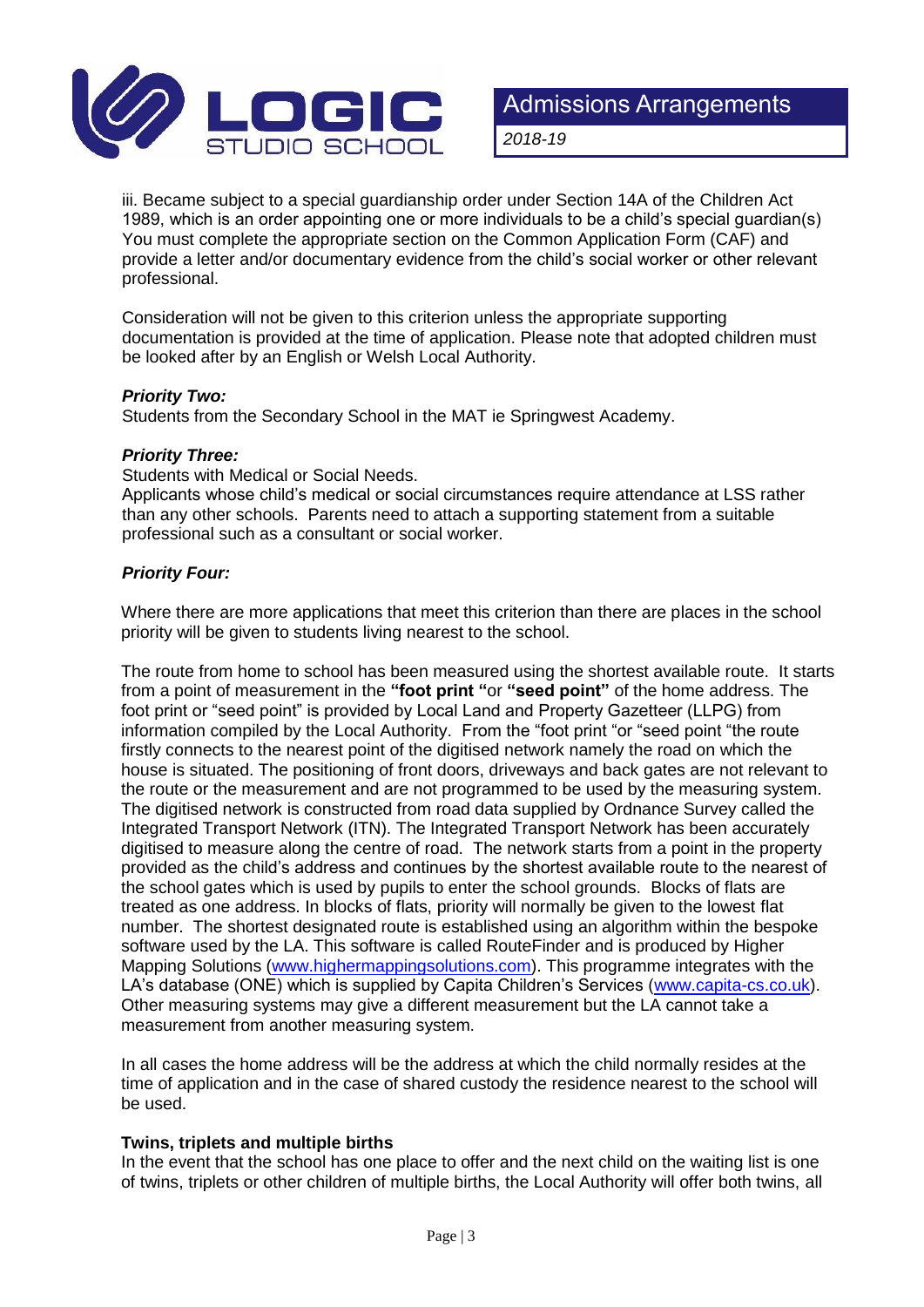

triplets or children of multiple birth a place even if this means temporarily going over the published admission's number.'

#### **7. Late Applications**

It is important that the application form is returned by the closing date of 31<sup>st</sup> October 2017. Late applications will be looked at after the on time applications. Submitting a late application reduces your chances of an offer of a place at the Studio School.

#### **8. Waiting List Provision**

For year 10 applicants, if the school is oversubscribed, you will be placed on a waiting list in order of the oversubscription criteria listed in section 5. Waiting lists will be re-ordered in accordance with the oversubscription criteria whenever a child joins or leaves the waiting list.

8.1 The waiting list will be held for the Autumn Term. Inclusion on a waiting list does not mean that a place will eventually become available.

8.2 Year 12 applicants, if the school is oversubscribed, the Trustees will consider first all those applications received by the published deadline. Applications received after this deadline will be considered but an offer of a place will only be made if space on the preferred course is still available or if space subsequently becomes available at a later stage in the admissions and enrolment process. A waiting list will be held until the end of the Autumn Term*.* Inclusion on a waiting list does not mean that a place will eventually become available.

#### **10. Fair Access Protocol**

LSS will participate in Hounslow's Fair Access Protocol

# **11. In Year Admissions**

- 11.1 Pupils may apply at any time to join the school in-year. Applications for places made after the 31 August 2017, will be classed as an in-year admission. Applications for inyear admissions should be made to the Studio School directly using the application<br>form available on the school's website www.logicstudioschool.org form available on the school's website
- 11.2 If places are available in year, the school will contact the applicant at the top of the waiting list and inform them.
- 11.3 If more applications are received at the same time than places available, the Studio School's over-subscription criteria will apply.

# **12. Appeals**

Applicants who are unsuccessful in their request for a place will be given an opportunity to appeal against the decision to an independent panel. Appeals for a place at LSS will be heard in accordance with the Schools Admissions Appeal Code. The decision of the Independent Appeals Panel is binding on the admissions authority and the parents.

Appellants should contact j.lockwood@logicstudioschool.org by 1<sup>st</sup> June 2018 for information on how to appeal. Information on the timetable for the appeals process is on our website at [www.logicstudioschool.org](http://www.logicstudioschool.org/)